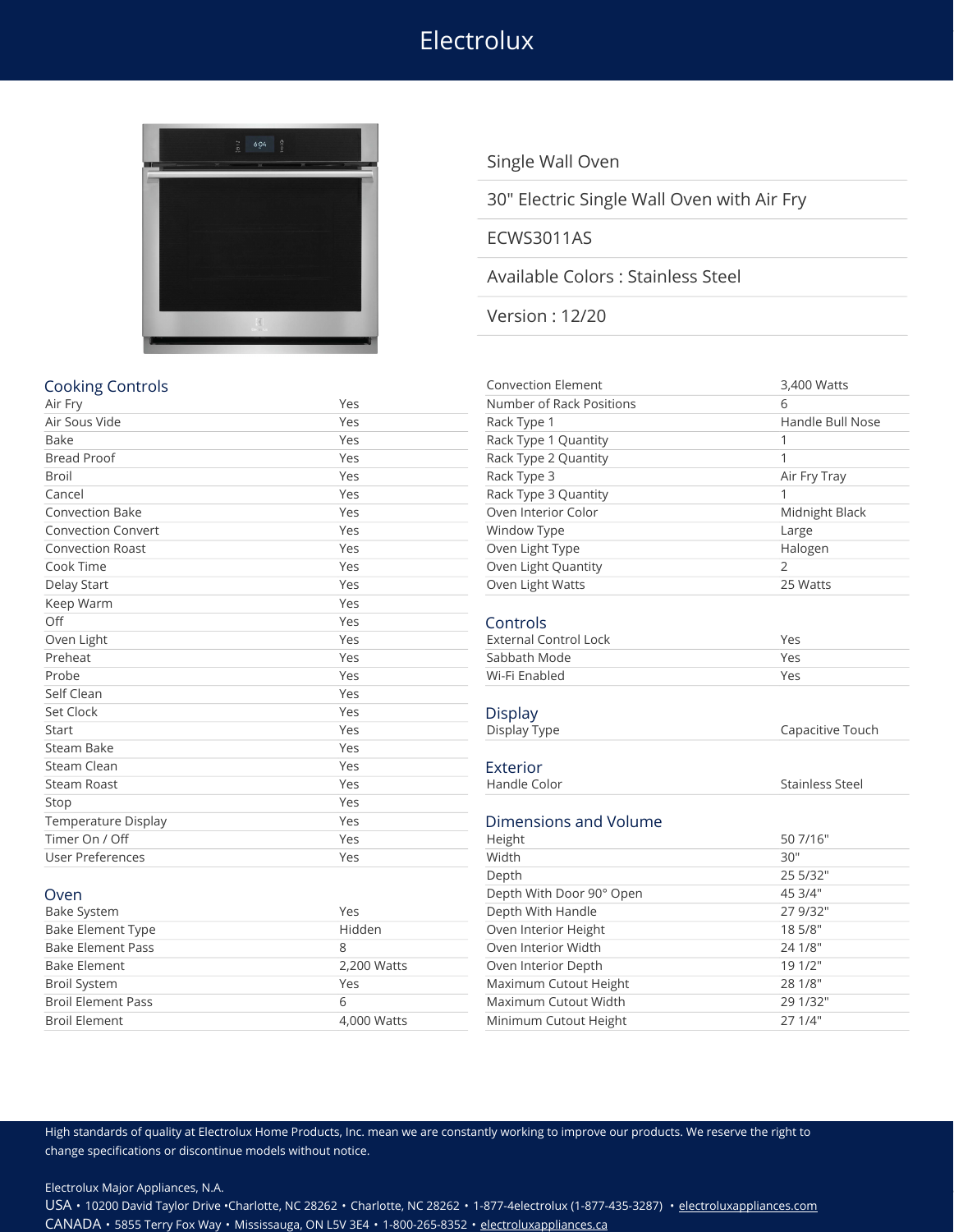## Electrolux

## 30" Electric Single Wall Oven with Air Fry ECWS3011AS

## Version : 12/20

| Minimum Cutout Width             | 28 1/2"   |
|----------------------------------|-----------|
| Oven Capacity                    | 5 1 Cu Ft |
|                                  |           |
| <b>Electrical Specifications</b> |           |
| <b>Voltage Rating</b>            | 240 V     |
|                                  |           |
| <b>General Specifications</b>    |           |
| Product Weight                   | 99 75 lbs |
| Prop 65 Label                    | Yes       |
| Warranty - Labor                 | 1 Year    |
| Warranty - Parts                 | 1 Year    |
|                                  |           |

#### Safety Certifications & Approvals

| UL Listed  | Yes |
|------------|-----|
| cUL Listed | Yes |
| RoHS       | Yes |

High standards of quality at Electrolux Home Products, Inc. mean we are constantly working to improve our products. We reserve the right to change specifications or discontinue models without notice.

Electrolux Major Appliances, N.A.

USA • 10200 David Taylor Drive •Charlotte, NC 28262 • Charlotte, NC 28262 • 1-877-4electrolux (1-877-435-3287) • [electroluxappliances.com](http://electroluxappliances.com) CANADA • 5855 Terry Fox Way • Mississauga, ON L5V 3E4 • 1-800-265-8352 • [electroluxappliances.ca](http://electroluxappliances.ca)